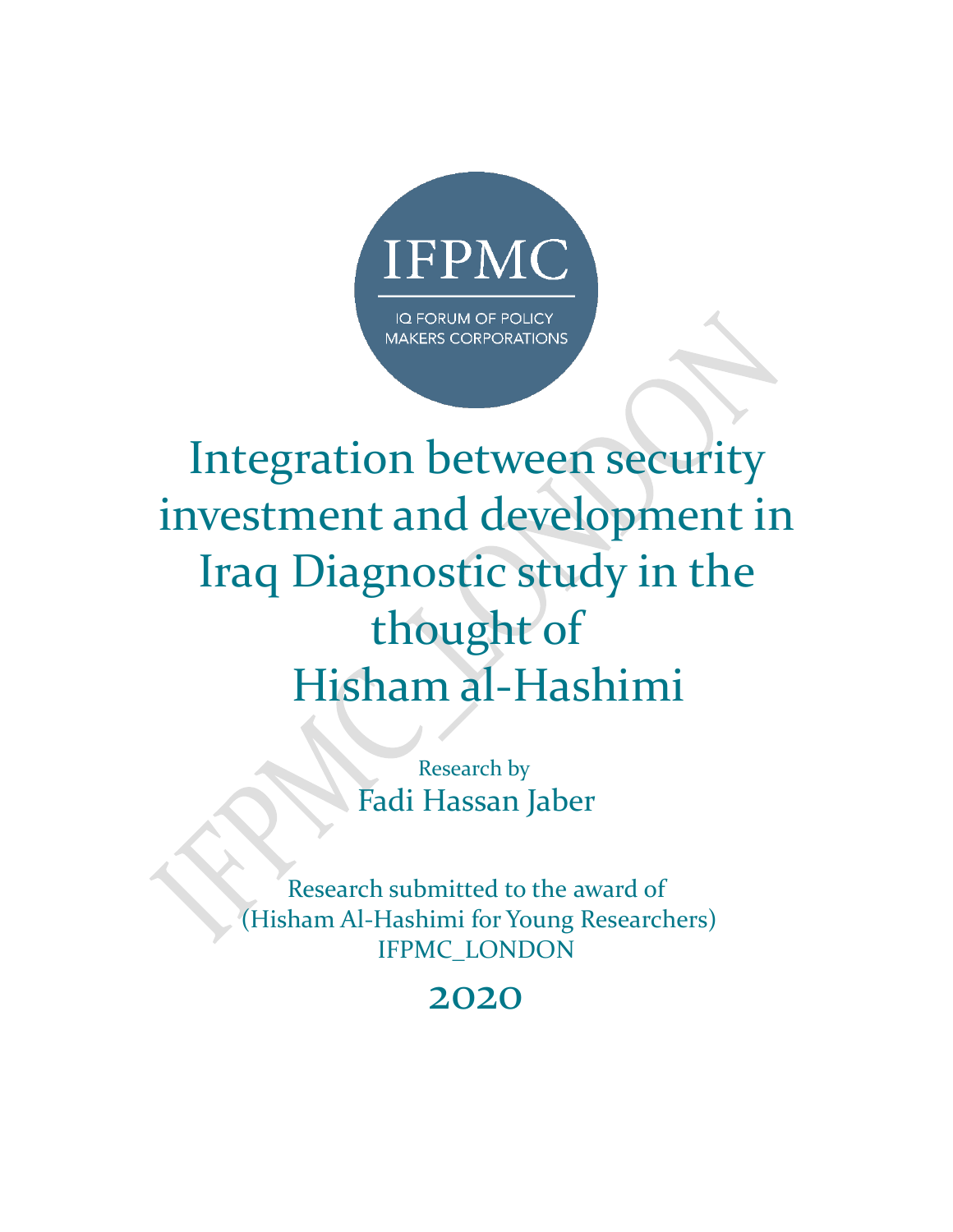### Introduction

Hisham al-Hashimi (1973-2020) , is an Iraqi researcher with many important studies, and is an inspiration for deep and powerful ideas especially in political, security and economic thought and opinions, and positions related to achieving peace and security for society and the state. This study discusses one of dr. Hisham al-Hashimi's ideas regarding what "secure investment" is, as the main pillar of the development system capable of reforming Iraq's economic situation from the state of non-peace, violence and economic deterioration to prosperity and peace.

our study begins with a fundamental point: what is safe investment and ways to achieve development, based on the opinions of writers and researchers. It is also based on studies by Hashimi, who has analyses what Iraq's economy and development needs.

On one hand, the investment is the expenditure on capital assets over a specified period and that investment is a financial correlation with the goal of achieving gains expected over a long period of time in the future. Other researchers, including Al-Hashimi, say Iraq is a country with many wealth and geographical location that helps it achieve the best investment.

From anther hand ,many academics discussed the topic of development and the positive relationship with the achievement of investment, which is the best way to achieve development in Iraq and here we see many differences in the concepts of determining development and all kinds of this, and this stands with what was identified in al-Hashimi's ideas, but the difference is that development is not achieved in the presence of crises and the inability to control them in addition to the rapid deterioration in the security, economic and political fields, which hinders the chances of achieving the growth.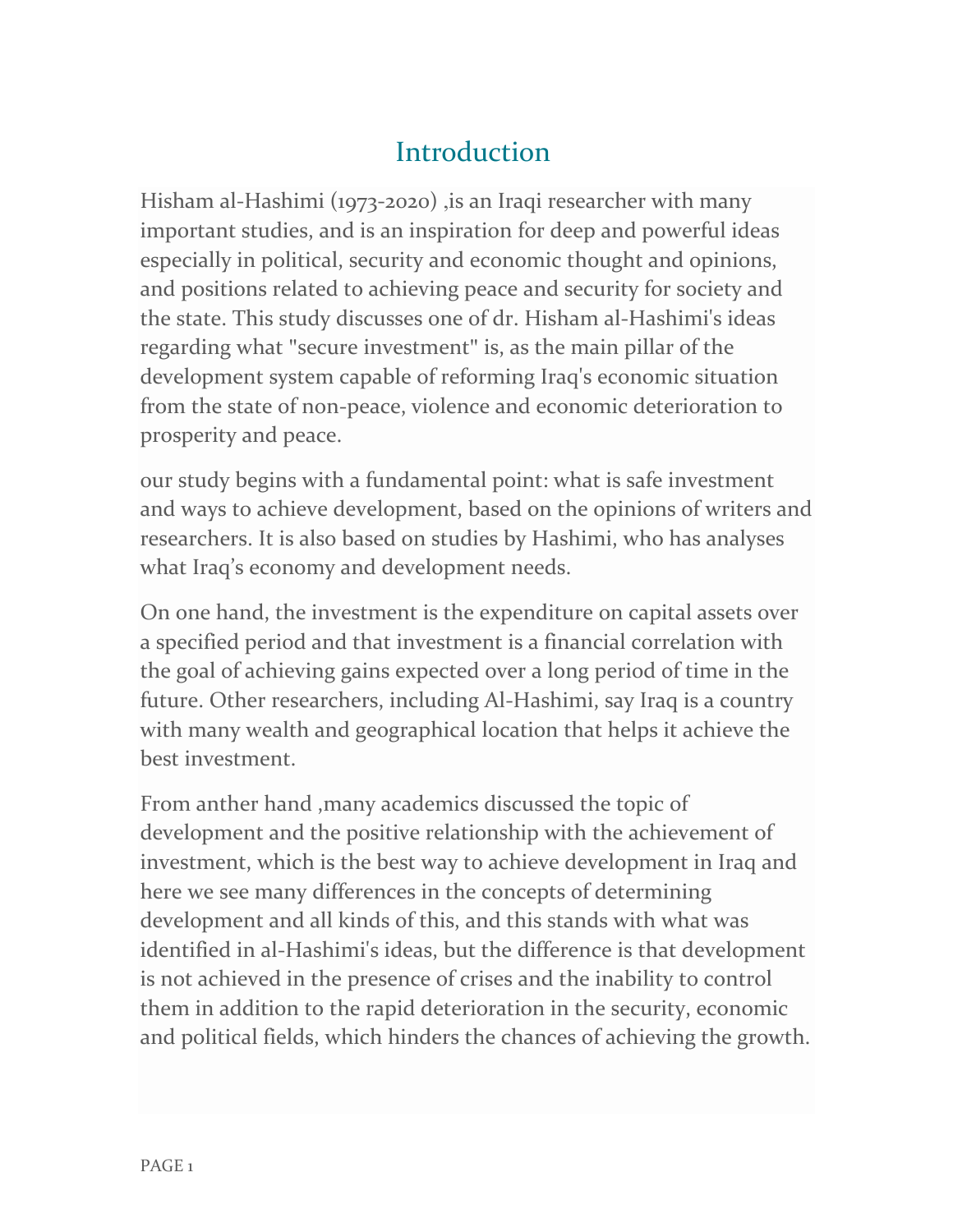Development has shifted from the traditional concept of economic growth to a new vision: the vision of investment and sustainable development, which has given development the human dimension and made the problems and needs of human beings a springboard. Previous developments have removed development thought from the lack of clarity and disagreement that has prevailed for long periods about what development is and what it means and whether it has economic dimensions only or does it have social dimensions as well, and this led to a confusion in many experiments to highlight the concept of investment and development, which ended the debate about the optimal formula. Our study consists of three demands, the first study methodology, the second intellectual and conceptual rooting, and the latter analysis, discussion, and solutions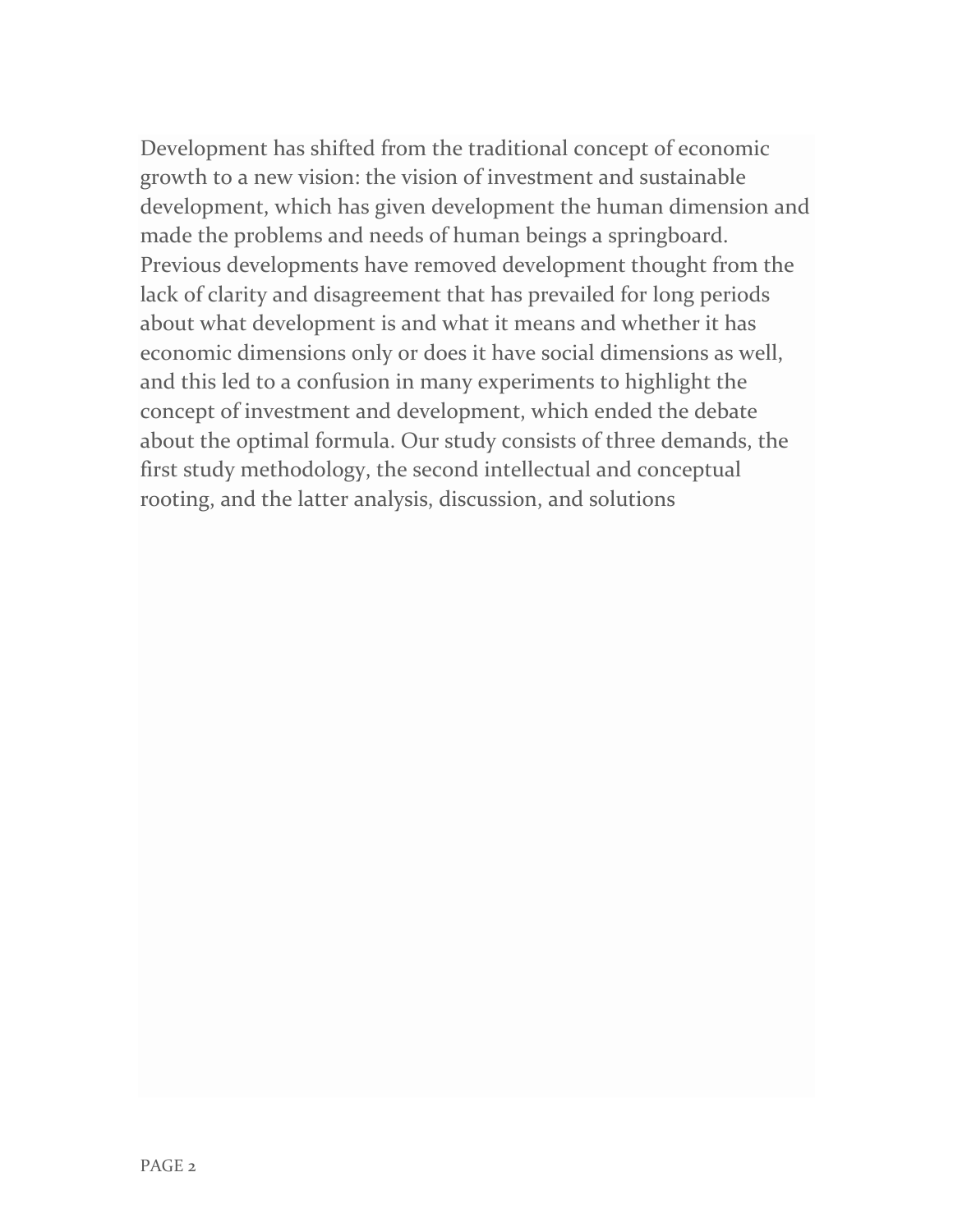### First:

### The methodology

#### the problem

It seeks to answer two types of questions,

First, Have Iraqi governments been able to create a climate of security and attractive investment or not? Has its investment environment been positively reflected in stimulating development or not?

Second, is the relationship between security investment and development a mutual relationship, which, each of which occupies the role of the other in influencing and influencing?

#### the objective

The study seeks to reach a statement of the role of security investment in achieving development in accordance with conceptual frameworks applicable through the development and logical diagnosis based on the thought of Dr. Hisham al-Hashimi.

#### the hypothesis

The study described a clear difference between, security investment and development. As well as how they are achieved by the authority in Iraq and integration with other terms such as modernization and development. Also, because of the exceptional events that Iraq has experienced, there is an obvious lack of real development investment strategies. To achieve its objective, the study assumes that "there is a correlation between security investment and development" based on diagnostic inference, a method of analysis and an approach to establishing its hypothesis or adopting its alternative.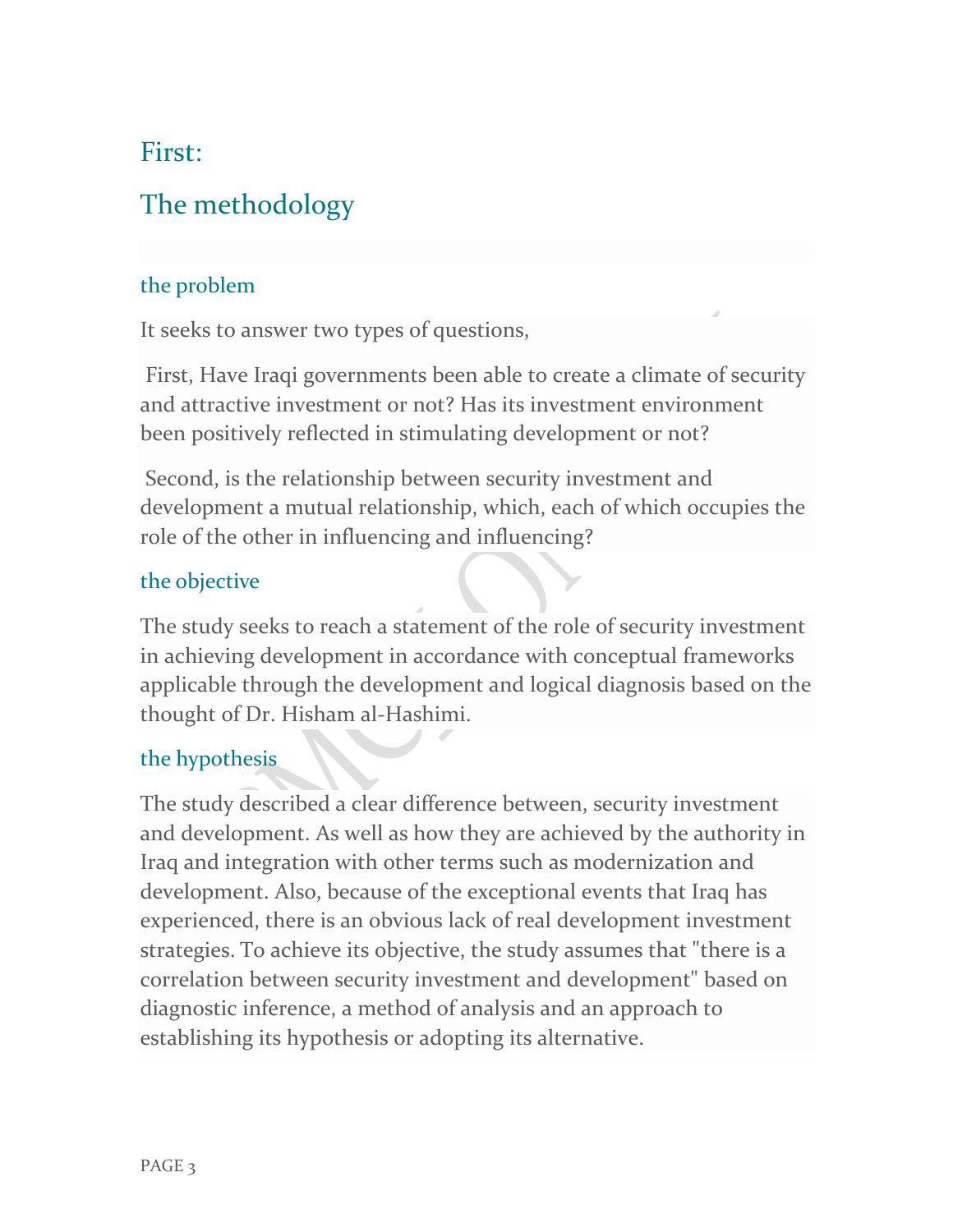### Second:

## intellectual and controversial rooting for security investment and development

### **1-2 What is security investment and why, what are the intellectual roots of development**

Investing is the process of spending money in the profitable opportunities available based on a study of these prospects and the choice of the best. The availability of investment opportunities depends on the economic situation in which the country is going through, the economic rise has multiple investment opportunities, and in the event of an economic recession there are no encouraging or attractive opportunities due to the recession. While it is different in the case of the normal economy, the investment opportunities in this case are normal and are consistent with the economic situation<sup>1</sup>.

Secure investment is an environment in which investment requirements are available and allow investors and businessmen the possibility or opportunity to invest their money, based on financial and economic studies conducted by specialists for these opportunities. In general, a state's investment environment is affected by the country's economic stimuli and constraints.

Also, development means, the movement or action that leads to growth. In another word ,development nowadays means a process of change to a public facility or service activity planned to upgrade it, or it is a comprehensive activity for all sectors of the state or private sector organizations, including political, military, economic, economic,

<sup>&</sup>lt;sup>1</sup> Governor Mohsen Mohammed 2008, Analysis of the investment environment for foreign financial investment in Iraq, Ahl al-Bayt (peace be upon them) Issue 6 p. 26-39.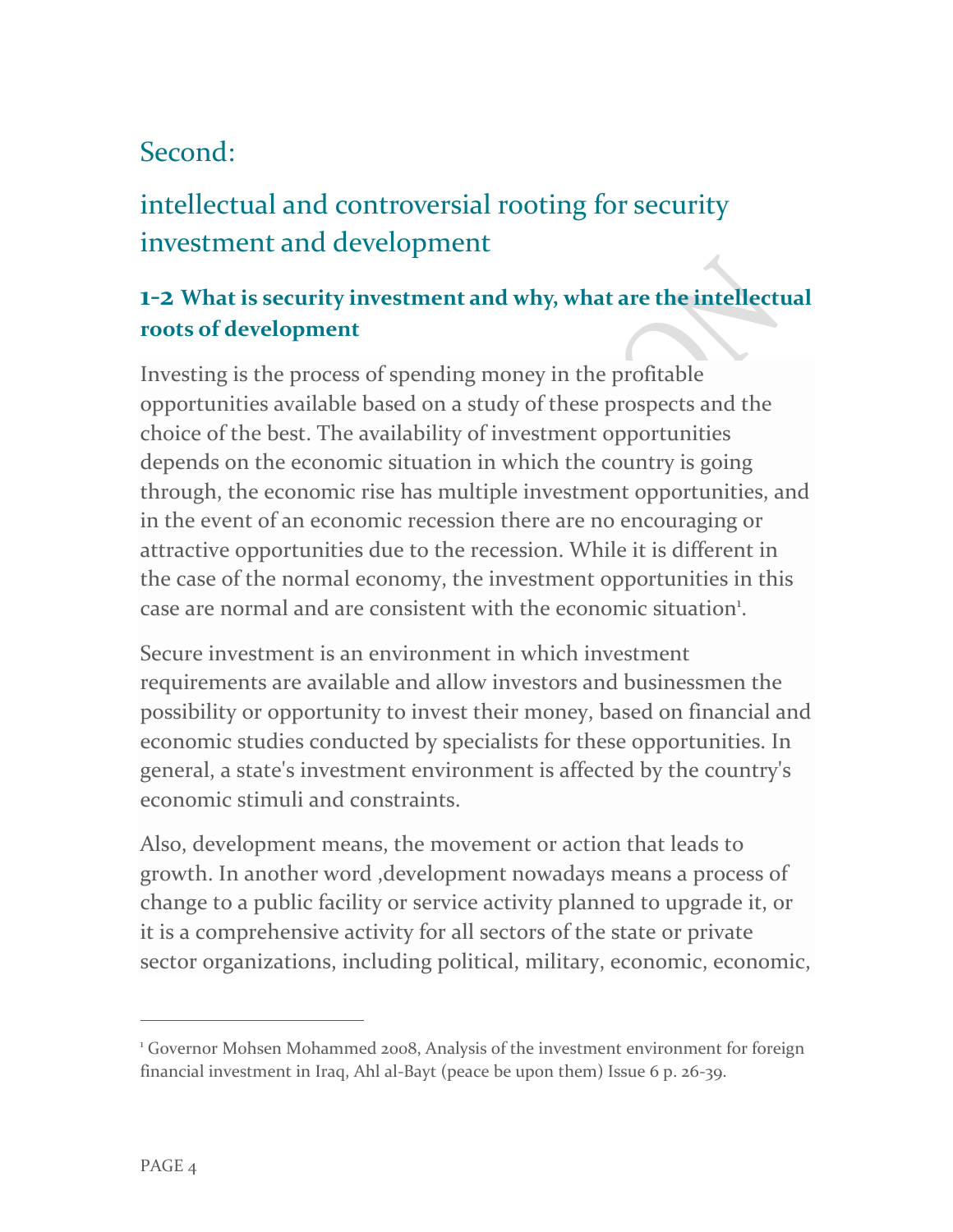social, psychological and learning  $(2)$ , as well as a way of life aimed at improving the human being for the better by managing the rules of human and natural resources, ensuring the realization, continuity and satisfaction of the human needs of current and future generations<sup>3</sup>.

Based on the intellectual rooting of Hashimi's ideology, it can be said that development involves a kind of change in society, materially towards resources or morally aimed at the human being, and a moral one that specializes in comprehensive development aimed at welfare .

Development does not stop with the construction of projects, but continues community remedies, so they differ from growth, hence development may not increase at the beginning of the national product unless it provides the service and structure that prepares to increase the income of the individual and then the GDP in the future. Comprehensive development represents the integration of the elements of human, economic and social development, projects cannot be established in isolation from the community and local authorities and the source of the proposal for development projects is the basic needs of the beneficiaries at the local level and at the state level<sup>4</sup>.



<sup>3</sup> Rana Khalid, 2020, Economic Revival in Iraq Recent Iraq War, Policy-Making Forum - London IFPMC

<sup>4</sup> Abdul Samad Saadoun Abdullah 2020, Non-productive activities and declining structural performance of the Iraqi economy, Political Issues Magazine, Faculty of Political Science, Nahrein University, Issue: 60 Pages: 1-20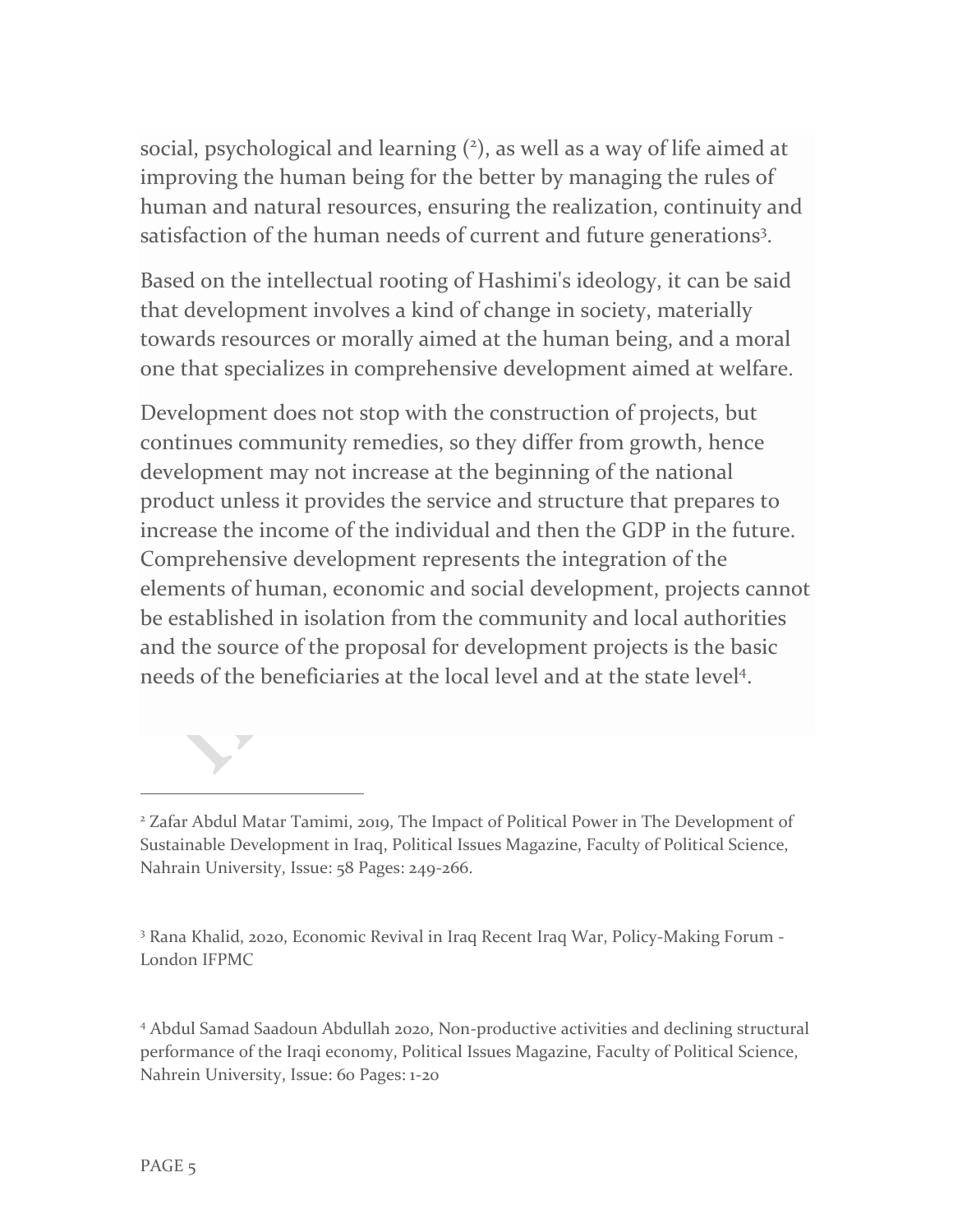#### **2-2 Barriers to real investment in Iraq**

There are many obstacles to any real investment in Iraq. At the forefront of these obstacles is the security crisis, which is one of the most important challenges facing investing companies, as the Iraqi government faces a security challenge behold in many Iraqi areas such as:

- Spread of armed groups.
- tribal conflicts
- the proliferation of organized crime and militia groups, imposing royalties on companies and threatening their interests and workers if such royalties are not paid, many international companies have been forced to turn a blind eye and not invest in Iraq<sup>5</sup>.
- laws, instructions, and regulations related to the allocation of land for the establishment of important investment projects.
- Investment facilities such as obtaining residence and entry permits for foreigners and the registration process of companies. Government must reform those laws to provide guarantees to foreign investors, as well as thus encourage the establishment of giant projects who is positively reflected in Iraq.

#### **3-2 The development crisis in Iraq**

#### **They are in two basic forms:**

First: the lack of clear ideologies on which most developing countries, including Iraq, are based on development have led to a kind of confusion and uncertainty in subsequent development

<sup>5</sup> . Hussein Abbas Aslan 2018 Investment in Iraq: Opportunities and Obstacles Focus The Two Rivers for Strategic Studies.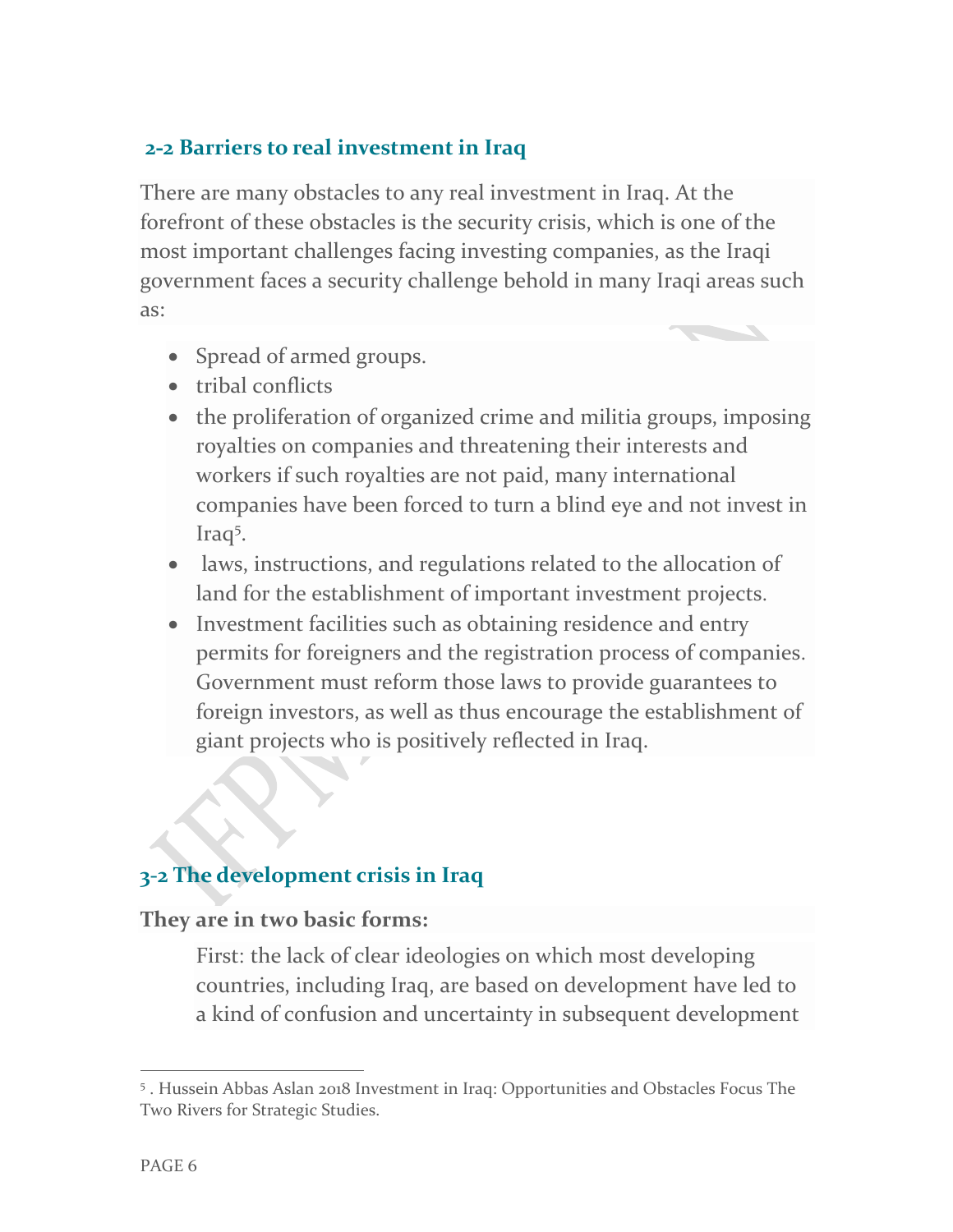policies. Therefore, these countries must establish the appropriate intellectual framework that puts development on the right track, in which the shape of the political and economic system and its external relations is determined<sup>6</sup>and <sup>7</sup>. The intellectual perspective is the guide or steer the economic systems that build the right strategy for each stage<sup>8</sup>.

Second : there is not a single reason that led to the failure of development in Iraq, but there are several reasons that contributed to the failure, which can be shortened in the following: (poor management associated with corruption, poor choices related to economic policies, denial of human rights and the problem of poverty)<sup>9</sup>.

### Third: Analysis, discussion and solutions proposed in al-Hashimi's thought

**1-3 Secure investment in the thought of Dr. Hisham al-Hashimi** 

<sup>&</sup>lt;sup>6</sup> Saadia Hilal, Tamimi 2015 analysis of investment environment indicators and their role in stimulating economic growth in selected countries with a special reference to Iraq, doctoral thesis in the Faculty of Management and Economics, University of Karbala.

<sup>7</sup> . Mohammed Ali Hammoud, 2019, The Role of Rational Public Policies in Achieving Sustainable Development Goals, Political Science Journal, Baghdad University, Issue: 57 Pages: 359-380

<sup>8</sup> Andrea (2009). "Entrepreneurship Development: Key Issues & Challenges

<sup>9</sup> Malik Dahham Tired 2014, The Dialectic Relationship between Comprehensive Development and Political Stability Analytical Study, Journal of Political Issues, Faculty of Political Science, University of Nahreen, Issue: 37-38 Pages: 489-510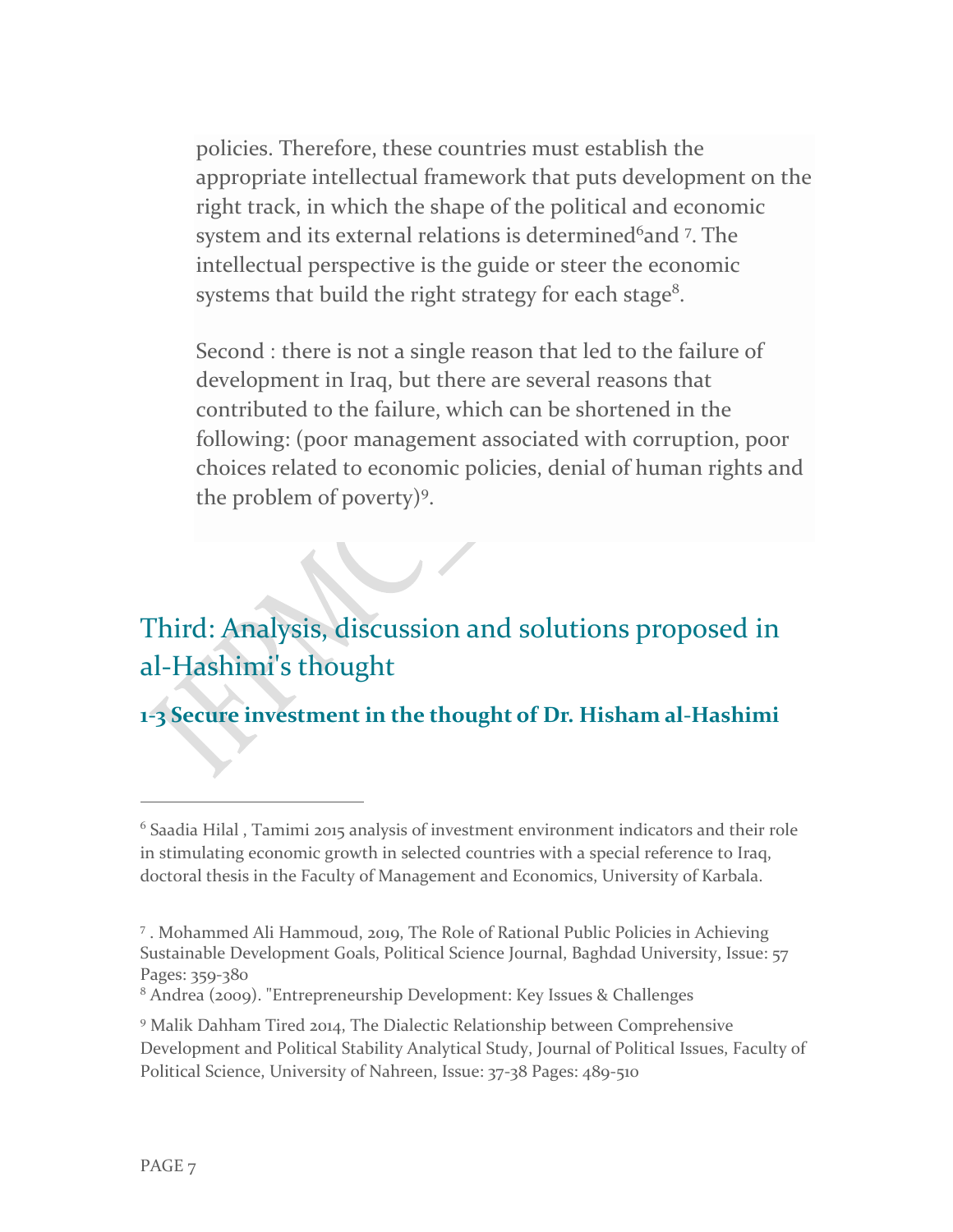Al-Hashimi believed that the search for measures encouraging domestic and foreign investment in Iraq could have a positive impact on economic development in general. However, the inability to provide a safe investment climate will inevitably lead to the collapse and deterioration of the overall situation affecting the direction of capital movement, as capital is often cautious. In order to provide an investment environment to attract the largest amount of foreign direct investment into the country, the economic elites are using all ideas, researches and recommendations that try to find solutions to fight corruption and monopoly of arms in the hands of the state and provide as much as possible in order to improve the prevailing investment conditions.

### **3-2 Why investment and development have failed**

following of the developments that followed Iraq after 2003 observed the depth of overlap between politics and economic aspects, without regard to the law, the Constitution, and minorities. This means that the Iraqi state has entered into a major process of change known as Muhasasa, which has come up with a set of legal rules that deny patriotism, which led to the emergence of the role of militias that benefit from the "Muhasasa" regime<sup>10</sup>.

A successful state is responsible for creating the right legislation and laws that guarantee justice and equality for the people. In addition to protecting the law, public institutions, oversight, and the judiciary to achieve the objectives of the Constitution, which address various forms of corruption and abuse of public rights<sup>11</sup>.

 $10$  Hamza Al-Jawahiri: 2018 Safe Investment Environment is the one that attracts foreign investors and not conferences, article in Al-Zawraa Newspaper

<sup>11</sup> Saad Abdul Karim Hamad Farhan and Zakir Hadi Abdullah Al-Lahaibi 2018, the impact of some variables of the economic investment environment on foreign direct investment in the Kurdistan Region of Iraq for the duration, development of Rafidain, Mosul University, Issue: 119 pages: 137-160.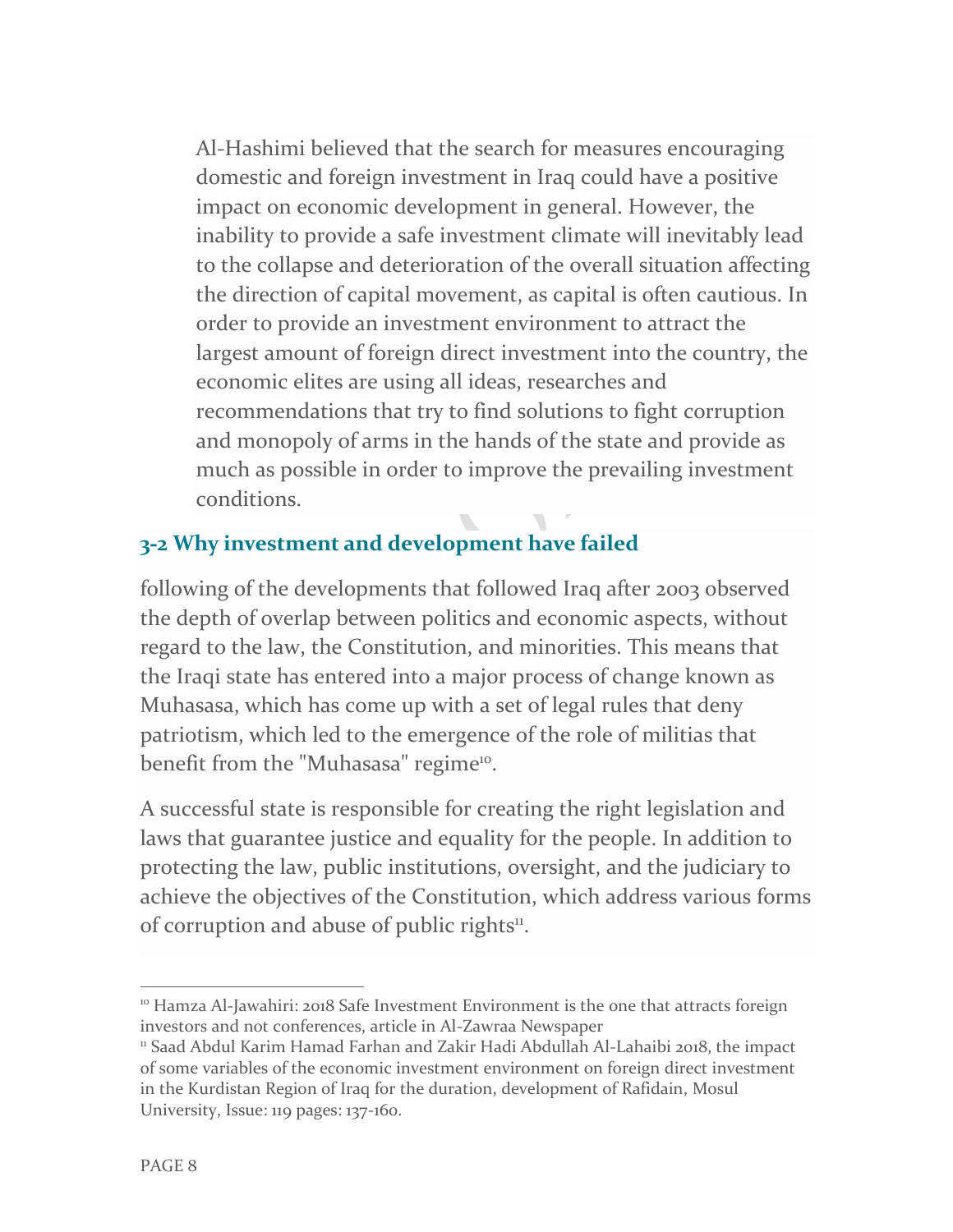As Al-Hashimi said, the problems and crises of politics are certainly not because of Iraqi multiculturalism, but because of the lack of rule of  $law<sup>12</sup>$ .

### **3-3 Solutions inspired by Hisham al-Hashimi's research**

Suggestions to ensure a better future for security investment in Iraq:

- 1. Improving the administrative environment and ending corrupt bureaucracy.
- 2. Transformation of institutional systems specialized in investment with the creation of a circle that allows the foreign investor to communicate to one side to get all the required facilities, and to overcome the government red tape, which is a disaster in the face of foreign investment. It is also important to work to improve banking facilities, credits and improve financial services updating with global financial system.
- 3. Try to improve Iraq's position in various global and regional indicators that receive the attention of foreign businessmen by improving the efficiency of their decisions to trade between host countries, and this is done by building a credible database necessary to provide periodically and systematically the various economic, social and cultural statistics and indicators in Iraq.
- 4. Activating the Supreme Council against Corruption.
- 5. Ending the control of militia groups and parties on border crossings, airports, customs, ports, and internal checkpoints in Iraq that operate within the economic bodies. Because it is a barrier in activating security investment.
- 6. Transparency in the declaration of investment projects and contracts away from the interference of factions and parties.
- 7. Providing facilities for investors away from extortion, bribery and bureaucracy.

<sup>&</sup>lt;sup>12</sup> Hisham Al Hashimi,2020, Security Investment, PolicyMaking Forum - London IFPMC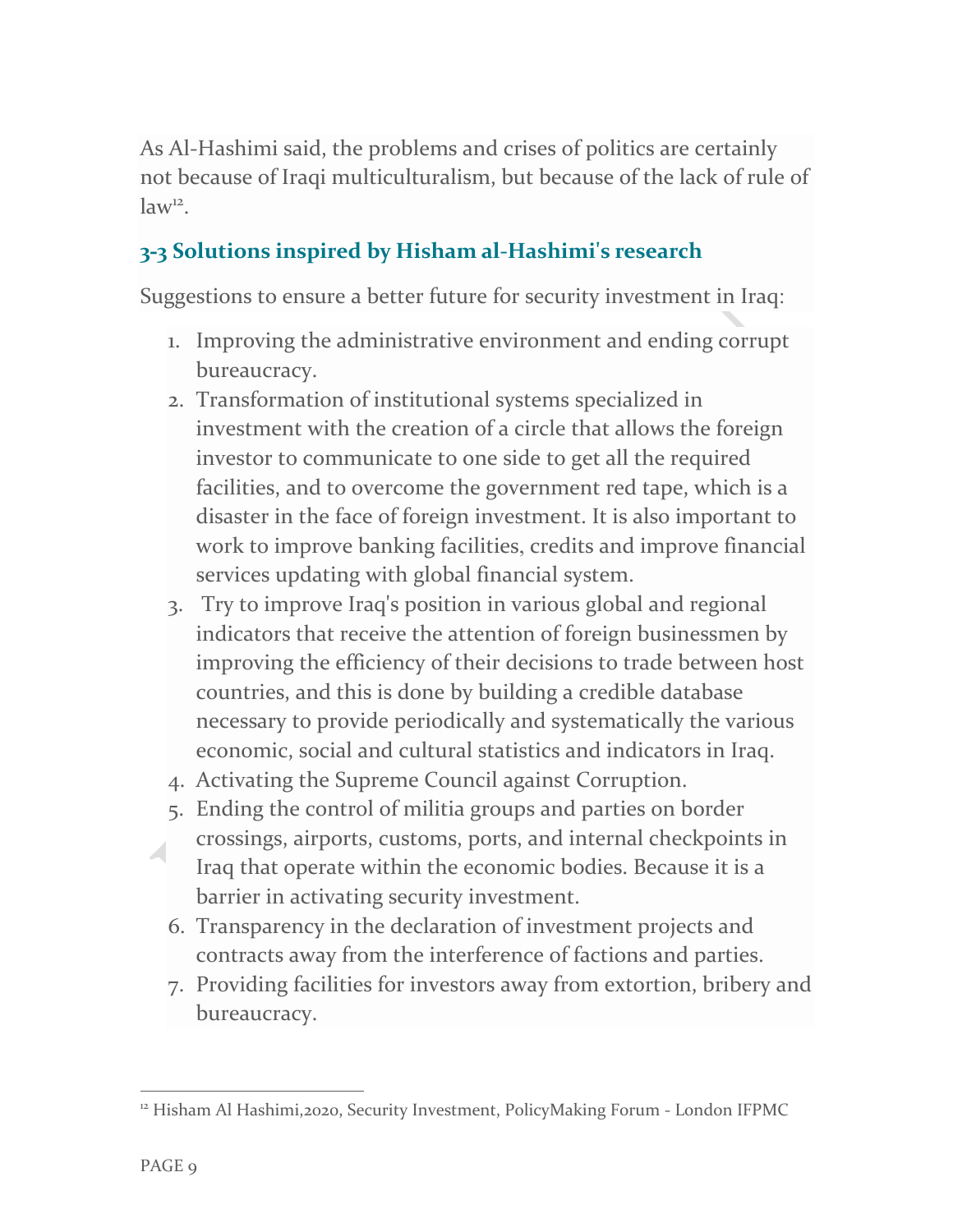8. Fixing the weakness in the number and training of Iraqi human resources

#### Reference

1. Governor Mohsen Mohammed 2008, Analysis of the investment environment for foreign financial investment in Iraq, Ahl al-Bayt (peace be upon them) Issue 6 p. 26-39.

2. Hussein Abbas Aslan 2018 Investment in Iraq: Opportunities and Obstacles Focus The Two Rivers for Strategic Studies

3. Hamza Al-Jawahiri: 2018 Safe Investment Environment is the one that attracts foreign investors and not conferences, article in Al-Zawraa Newspaper

4. Saad Abdul Karim Hamad Farhan and Zakir Hadi Abdullah Al-Lahaibi 2018, the impact of some variables of the economic investment environment on foreign direct investment in the Kurdistan Region of Iraq for the duration, development of Rafidain, Mosul University, Issue: 119 pages: 137-160.

5. Saadia Hilal , Tamimi 2015 analysis of investment environment indicators and their role in stimulating economic growth in selected countries with a special reference to Iraq, doctoral thesis in the Faculty of Management and Economics, University of Karbala.

6. Zafar Abdul Matar Tamimi, 2019, The Impact of Political Power in The Development of Sustainable Development in Iraq, Political Issues Magazine, Faculty of Political Science, Nahrain University, Issue: 58 Pages: 249-266.

7. Abdul Samad Saadoun Abdullah 2020, Non-productive activities and declining structural performance of the Iraqi economy, Political Issues Magazine, Faculty of Political Science, Nahrein University, Issue: 60 Pages: 1-20

8. Malik Dahham Tired 2014, The Dialectic Relationship between Comprehensive Development and Political Stability Analytical Study, Journal of Political Issues, Faculty of Political Science, University of Nahreen, Issue: 37-38 Pages: 489-510